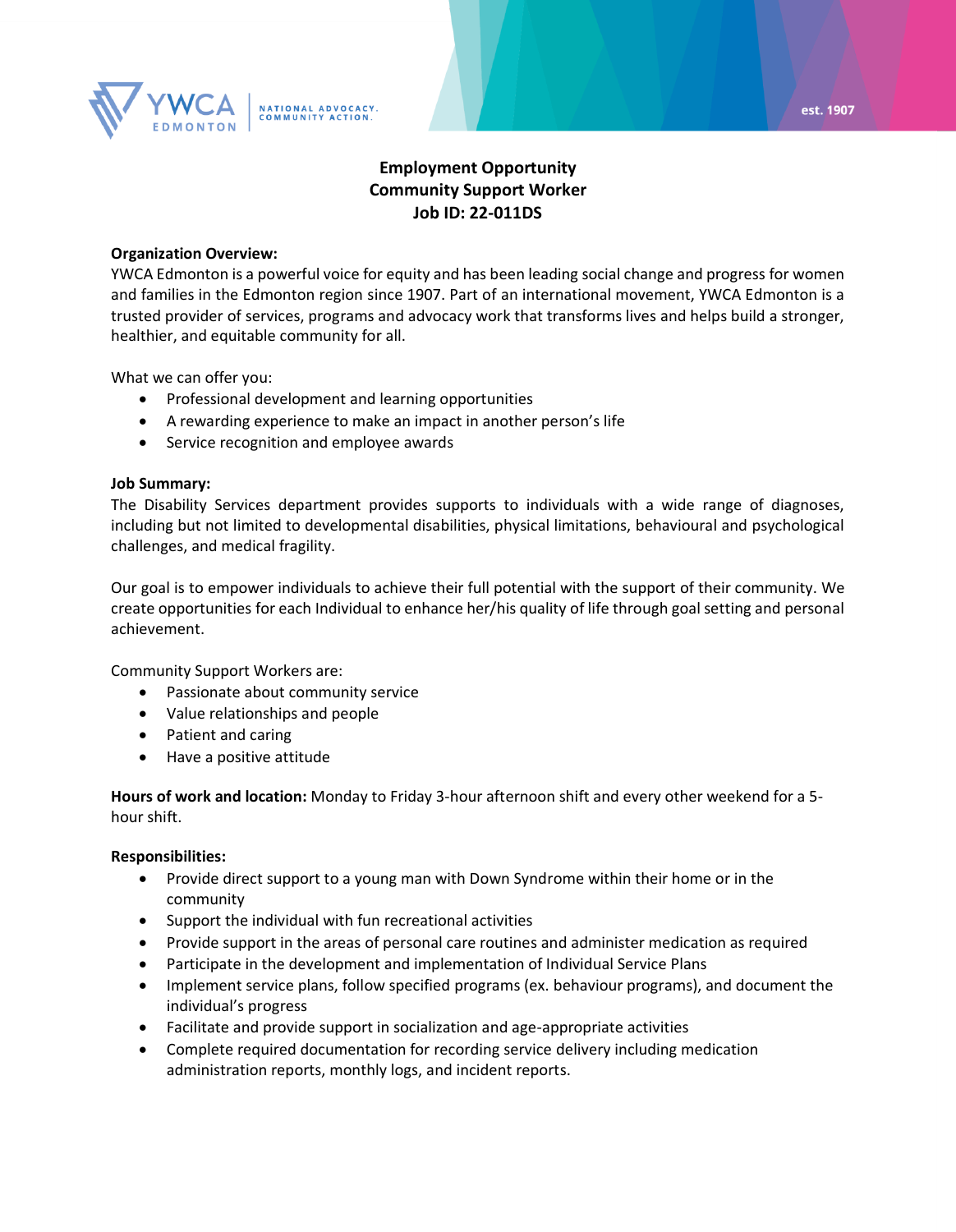- Complete any other daily or monthly department or individual documentation as assigned by the supervisor
- Follow policies and procedures as outlined in YWCA Edmonton policies and procedures manual
- Attend staff meetings and training sessions as required

# **Qualifications Required**

**Education:**

- Grade 12 equivalency
- One year of Post-Secondary education in Human Services is preferred

# **Certification:**

- Intervention Record Check and Criminal Record Check with vulnerable sector (no more than 6 months old)
- Current Standard First Aid and Level C CPR certification from an Alberta OHS-approved training agency
- Safe Bathing and Showering certification
- A valid Class 5 driver's license, access to a personal vehicle, and willingness to transport individual in their vehicle

# **Experience:**

- Minimum one (1) year of related work experience in the human services field supporting Individuals with disabilities
- Experience with supporting individuals with the following is considered an asset:
	- o Down Syndrome
	- o Nonverbal
- Basic computer skills
- Good interpersonal and communication skills
- Ability to interact positively with a diverse population
- Able to handle stressful situations and work independently

# **Additional Requirements:**

- A keen interest in community integration of children and adults with disabilities
- Willingness to complete YWCA Edmonton provided training in /MANDT, Medication Administration, Abuse Prevention & Response, Infectious Disease & Prevention, and WHMIS (within 6 months of start date)
- Willingness to have home licensed through Children Services and complete required training
- Willingness to complete Child Seat Safety Course if supporting a child under the age of 18 years of age
- Willingness to complete agency documentation and mandatory training
- Willingness to transport Individuals
- \$2 Million Third Party Liability Vehicle insurance